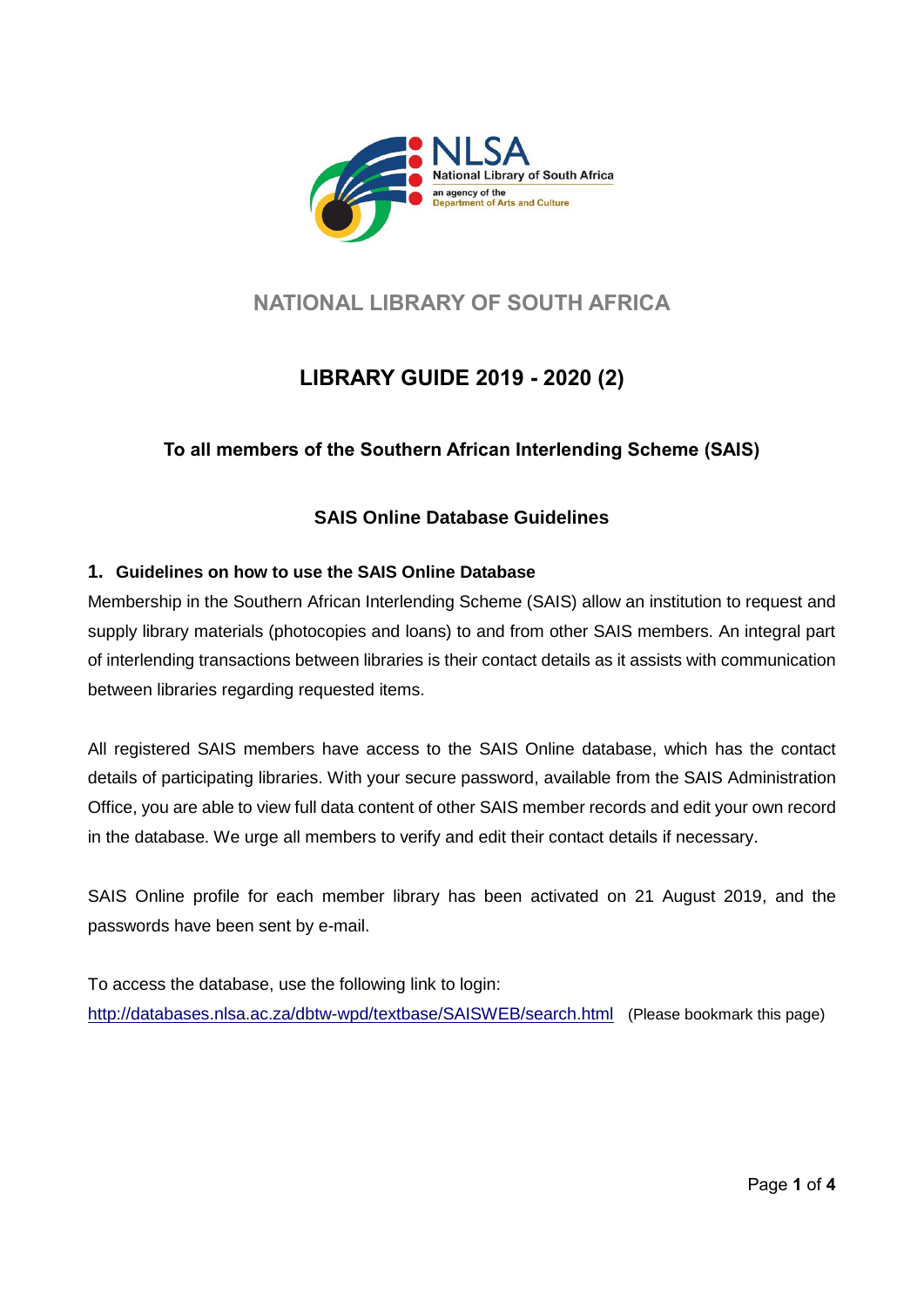## **2. Searching**

Make sure that your password was entered in the box provided.

#### Enter your password:

Searching can be done in **2 ways**:

#### **2.1.Searching using fast searches**

- This might be for an alphabetical or numerical list of member libraries, or a fast search for courier members in Pretoria and Johannesburg.
- If you click on one of the fast searches, you will be prompted to re-enter your password.
- On the result page you will get a list of libraries in alphabetical or numerical order.
- Click on the link in blue for the particular library that you are searching for.
- Click on "Back to search" to return to the main menu.

#### **2.2.Searching using specific fields**

#### **2.2.1. Company Name**

- Type in the name of the library that you are searching for.
- Click on "Submit Query".
- On the result page you will get the name of the library or a list of libraries if there is more than one branch.
- Click on the link in blue for the particular library that you are searching for.
- If you need the details of a specific library, click on the text link in blue.
- Click on "Back to search" to return to the main menu.

**Note:** If you reset the query you will have to re-enter your password.

#### **2.2.2. Province**

- Click on the dropdown menu to select the name of the province you are interested in.
- Click on "Submit Query".
- On the result page you will get a list of libraries.
- Click on the link in blue for the particular library that you are searching for.
- Click on "Back to Search" to return to the main menu.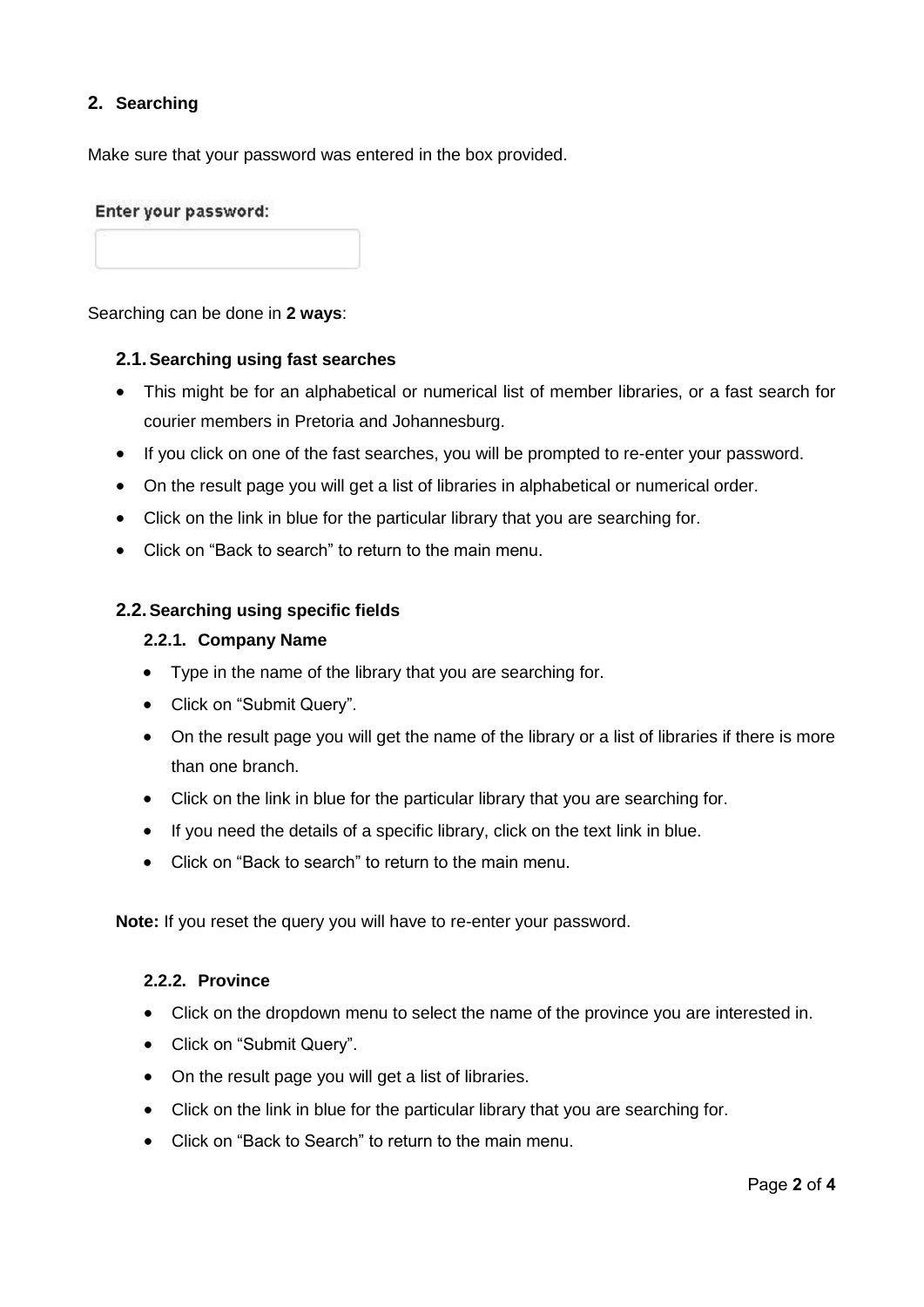**Note:** If you reset the query you will have to re-enter your password.

### **2.2.3. Country**

- Click on the dropdown menu to select the country that you are interested in.
- Click on "Submit Query".
- On the result page you will get a list of libraries.
- Click on the link in blue for the particular library that you are searching for.
- Click on "Back to Search" to return to the main menu.

**Note:** If you reset the query you will have to re-enter your password.

#### **2.2.4. Library Code**

- Type in the Library Code of the particular library that you are searching for.
- Click on "Submit Query".
- The short detail of the library will appear; click on the link in blue for more details.
- Click on "Back to Search" to return to the main menu.

**Note:** If you reset the query you will have to re-enter your password.

#### **2.2.5. Type of Institution**

- Click on the dropdown menu to select the type of Institution that you are searching for (e.g. If you want to know which SAIS Members are special libraries).
- Click on "Submit Query".
- On the result page you will get a list of libraries.
- Click on the link in blue for the particular library that you are searching for.
- Click on "Back to Search" to return to the main menu.

**Note:** If you reset the query you will have to re-enter your password.

#### **3. Updating your library's contact details**

- Make sure to enter your password.
- Search for your library's code.
- Click your library's link in blue to expand the record.
- On the result page, click on "Edit record"